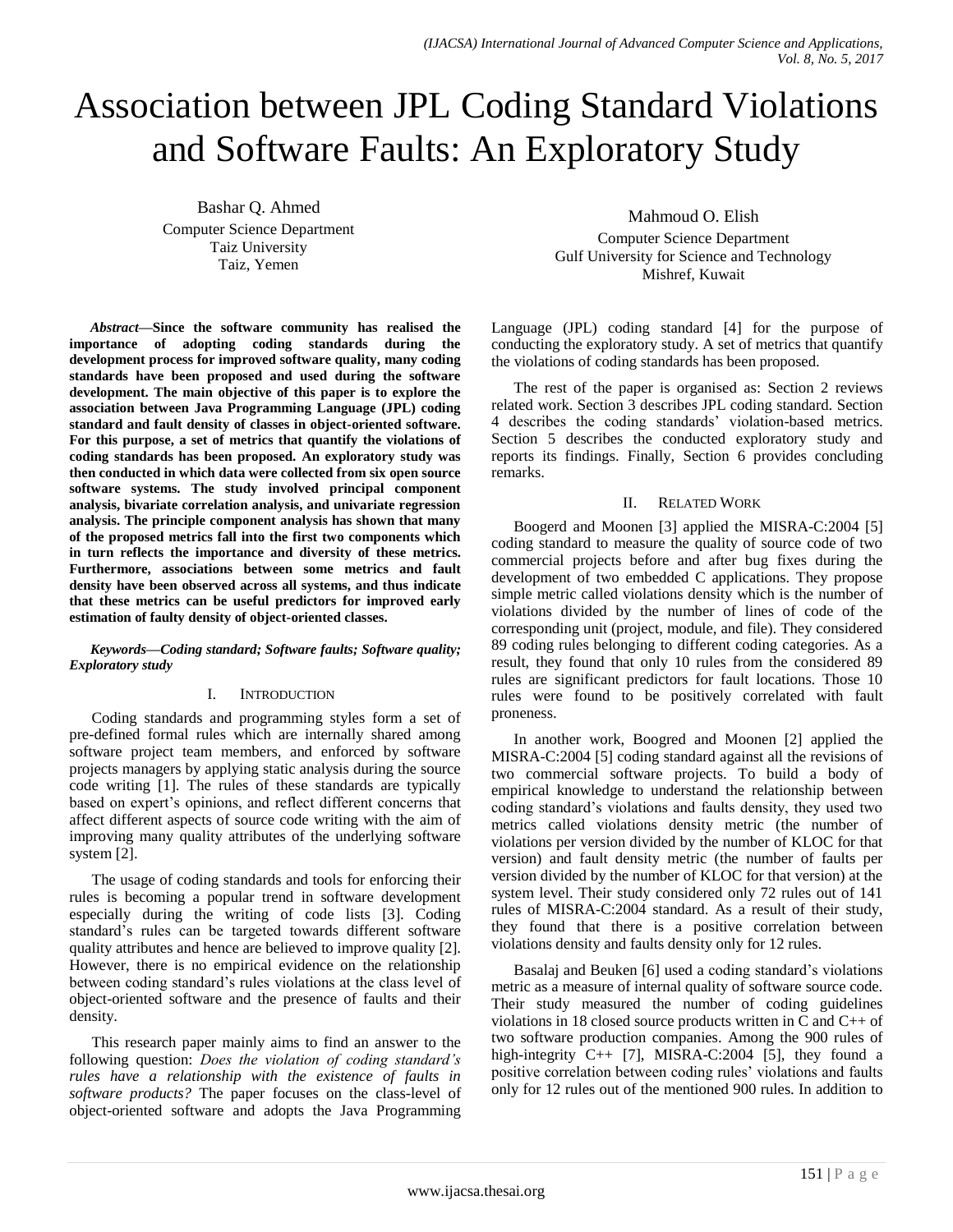faults they also found that the compliance to a coding standard has a positive impact on the portability of software products.

In their study, Kawamoto and Mizuno [8] evaluated the relationship between the length of identifiers and the existence of software faults in a software module. To investigate such relation, they built a model to determine faulty-module using a machine learning technique from the number of occurrences of the identifiers. Their study tested two metrics Oc(L) which is the number of the occurrences of identifiers with length L in a module (they considered the length of the identifier as one of the characteristics of identifier's naming rules) and TN which is the total number of identifiers found in a module against two open source projects. As a result for their experimentation, they showed that there is a certain relationship between the length of identifier and the existence of software faults and they also specified the best length the identifiers should have.

There are server limitations with previous studies. Most of them have focused on the highest code granularity level which is the software system as a whole in terms of its releases. This makes it difficult to identify which portion of the software system needs to be reviewed or refactored. Moreover, even in those studies that have used the coding standards violationsbased metrics at the class level, the researchers used them in a limited way. For example, Elish and Offutt [9] conducted a controlled small-scale experiment that tries to determine to which extent the open source Java programmers adhere to a small set of coding practices. Similarly, Kawamoto and Mizuno [8] used as coding standards violations-based metrics, only one metric called the number of occurrences of identifiers with length L in a class which collect the violations for only one rule related to the naming conventions. Another limitation of previous studies is that the target set of systems under study was small which in turn restrict the generalisation of the obtained results. Although Basalaj and Beuken [6] used 18 closed source products in their study. They used only one metric which is the number of coding standard's violations per software product in terms of versions, which in turn makes the prediction models unsatisfactory.

## III. JPL CODING STANDARD

Since the software community realises the importance of adopting coding standards during the software development process, many coding standards have been proposed and used during the software development. Some of these coding standards are general and applicable for several programming languages, while others are dedicated for specific language. Furthermore, some standards are well known and widely used by the software community like Sun Java coding standard 1999 [10] presented by Sun Micro-Systems (the first owner of Java language), while others are self-imposed and developed by special software production companies. Some standards are targeted towards several software quality attributes, while others are targeted at certain quality attribute. Among the proposed and published coding standards, this research selected the Java Programming Language (JPL) coding standard [4] due to many reasons: (1) The primary purpose of JPL standard is reducing faults which is the addressed quality attribute by this study.  $(2)$  It is one of the most recent published standards. (3) It is published by a reliable and reputable institution. (4) It is supported by the available static analysers. (5) It is dedicated for Java programming language which is the underlying programming language of this study.

JPL coding standard comprises a set of 53 rules expressing bad programming practices and bugs patterns that mostly have to be avoided during writing code lists. These rules are categorised into 11 categories reflecting the usage of Java language constructs. It is worth here to mention that the developers of this standard do not prioritise the rules. Furthermore, they recommend using these rules as guidelines and they mentioned that some rules have exceptions and should not be followed to the extreme.

Although there has been developed a dedicated rule checker called semmle static analyser which implements the rules of JPL standard. This research experiments used FindBugs, PMD and CheckStyle rules checkers due to these reasons: (1) Those static analysers are well known and widely used by Java community. (2) Those static analysers are recommended by the authors of JPL standard as alternatives for semmle static analyser. (3) The semmle static analyser is a commercial tool.

JPL standard's rules are presented in Table 1 with their inspection possibility by the static analysers used in this study. Since the aim is to empirically study the relationship between coding standard's rules violations and faults at the granular level of classes, this study ignores the JPL standard's rules that are targeted towards higher levels such as packages or systems as a whole. Such ignored rules are marked with a single asterisk (\*) symbol in Table 1. Some other rules are ignored due to the lack of support for such rules by the used static analysers. Those rules are marked with double asterisks (\*\*) in Table 1. This means that among the 53 rules of the underlying standard, 43 rules are checked, which means almost 82% coverage of the JPL standard.

## IV. CODING STANDARD'S VIOLATIONS-BASED METRICS

Coding standards violations-based metrics are suite of metrics computed using the data collected from the software source code artefacts by means of some tools called static analysers. Among the functionalities provided by such tools is coding rules violations detection. Those tools inspect the source code looking for the violations of coding standard's rules.

The coding standard's violations-based metrics can be defined at the standard's level, category's level or at the rule's level. These metrics can also be gathered at different granularity levels such as line's level, method's level, class's level, package's level or system's level. In this research, we defined and gathered these metrics at the class level. Reviewing the research works that have been done in the literature, it was found that almost all previous research works used metrics based on the total number of violations and violations density. Those metrics used in the literature suffer from many limitations such as, the lack of distinguishing between violations diversity at the standard level, the lack of distinguishing between violations diversity at the category level, the lack of distinguishing between categories of violations and the lack of distinguishing between violations severity.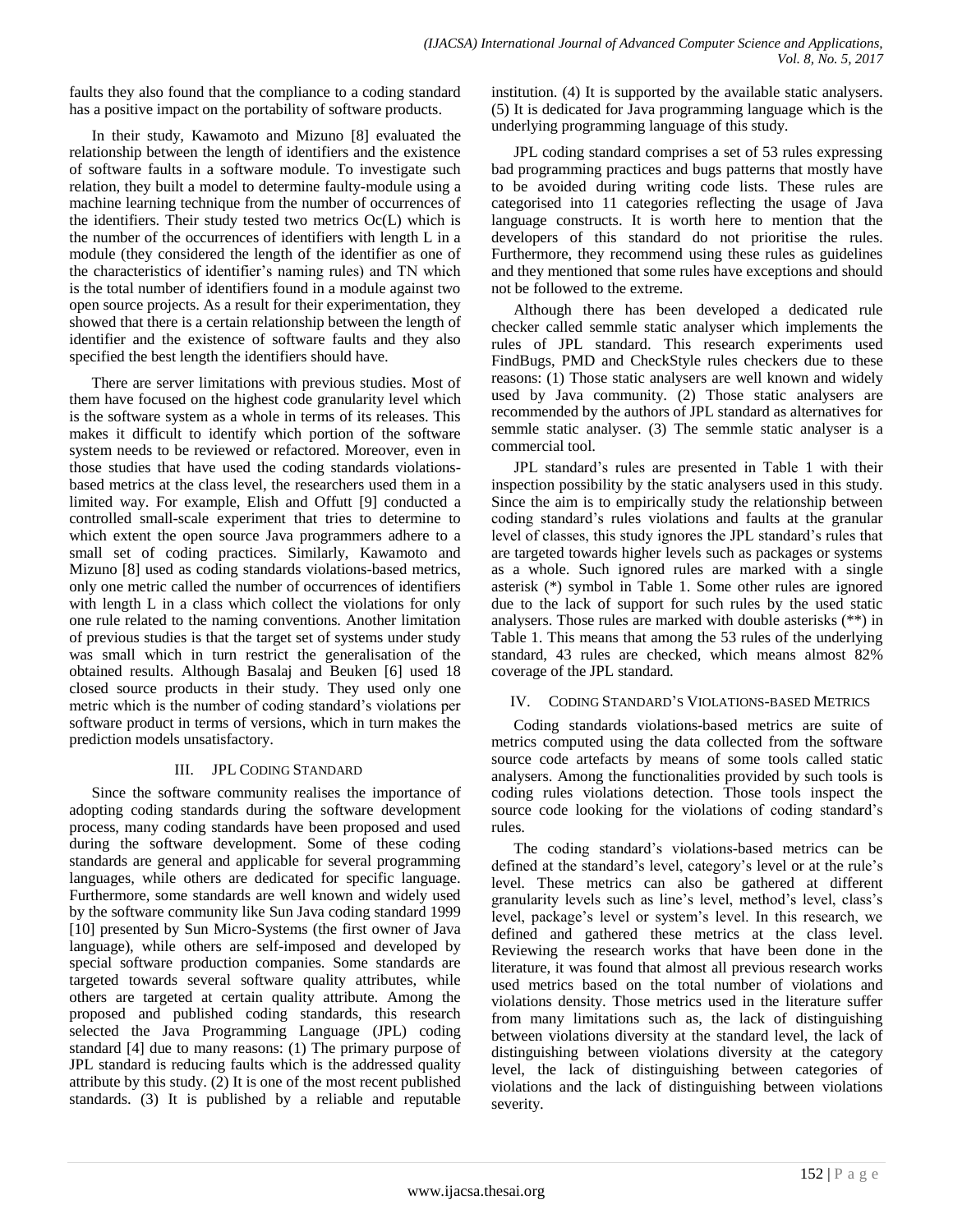| <b>JPL Category</b>                 | <b>JPL Rule</b>                                                                             | PM        | CheckStyle | FindBugs  |
|-------------------------------------|---------------------------------------------------------------------------------------------|-----------|------------|-----------|
|                                     | "R01: compile with checks turned on." *                                                     |           |            |           |
|                                     | "R02: apply static analysis." *                                                             |           |            |           |
| Process                             | "R03: document public elements."                                                            |           |            |           |
|                                     | "R04: write unit tests." *                                                                  |           |            |           |
| <b>Names</b>                        | "R05: use the standard naming conventions."                                                 | V         | V          | V         |
|                                     | "R06: do not override field or class names."                                                | $\sqrt{}$ | $\sqrt{}$  |           |
|                                     | "R07: make imports explicit."                                                               |           | $\sqrt{}$  |           |
|                                     | "R08: do not have cyclic package and class dependencies." *                                 |           |            |           |
|                                     | "R09: obey the contract for equals()."                                                      |           | V          | V         |
|                                     | "R10: define both equals() and hashCode()."                                                 |           | $\sqrt{}$  | √         |
| Packages, Classes and<br>Interfaces | "R11: define equals when adding fields."                                                    |           |            | $\sqrt{}$ |
|                                     | "R12: define equals with parameter type Object."                                            |           | V          |           |
|                                     | "R13: do not use finalisers."                                                               |           |            |           |
|                                     | "R14: do not implement the Cloneable interface."                                            | $\sqrt{}$ | √          |           |
|                                     | "R15: do not call non-final methods in constructors."                                       | V         |            | $\sqrt{}$ |
|                                     | "R16: select composition over inheritance." **                                              |           |            |           |
|                                     | "R17: make fields private."                                                                 |           |            |           |
|                                     | "R18: do not use static mutable fields."                                                    |           |            | V         |
| Fields                              | "R19: declare immutable fields final."                                                      | $\sqrt{}$ |            |           |
|                                     | "R20: initialize fields before use."                                                        | V         |            |           |
|                                     | "R21: use assertions."                                                                      |           |            |           |
|                                     | "R22: use annotations."                                                                     | V         |            |           |
| Methods                             | "R23: restrict method overloading."**                                                       |           |            |           |
|                                     | "R24: do not assign to parameters."                                                         | V         | √          | $\sqrt{}$ |
|                                     | "R25: do not return null arrays or collections."                                            | V         |            | V         |
|                                     | "R26: do not call System.exit."                                                             |           |            |           |
|                                     | "R27: have one concept per line."                                                           | $\sqrt{}$ | V          |           |
|                                     | "R28: use braces in control structures."                                                    | V         | √          |           |
| Declarations and                    | "R29: do not have empty blocks."                                                            |           | $\sqrt{}$  | $\sqrt{}$ |
| <b>Statements</b>                   | "R30: use breaks in switch statements."                                                     | $\sqrt{}$ | $\sqrt{}$  | V         |
|                                     | "R31: end switch statements with default."                                                  |           |            |           |
|                                     | "R32: terminate if-else-if with else." **                                                   |           |            |           |
|                                     | "R33: restrict side effects in expressions."                                                |           |            |           |
|                                     | "R34: use named constants for non-trivial literals."                                        |           | $\sqrt{}$  |           |
|                                     |                                                                                             |           |            | V         |
|                                     | "R35: make operator precedence explicit."<br>"R36: do not use reference equality."          |           | $\sqrt{}$  | V         |
|                                     | "R37: use only short-circuits logic operators."                                             |           |            |           |
| Expressions                         | "R38: do not use octal values."                                                             |           |            |           |
|                                     | "R39: do not use floating point equality.                                                   |           |            | V         |
|                                     | "R40: use one result type in conditional expressions."                                      |           | √          |           |
|                                     |                                                                                             |           |            | $\sqrt{}$ |
|                                     | "R41: do not use string concatenation operator in loops."<br>"R42: do not drop exceptions." |           |            |           |
| Exceptions                          | "R43: do not abruptly exit a finally block."                                                | $\sqrt{}$ |            | $\sqrt{}$ |
|                                     |                                                                                             |           |            |           |
|                                     | "R44: use generics."                                                                        |           |            | √         |
|                                     | "R45: use interfaces as types when available."                                              | $\sqrt{}$ | $\sqrt{}$  |           |
| <b>Types</b>                        | "R46: use primitive types."                                                                 |           |            | V         |
|                                     | "R47: do not remove literals from collections." **                                          |           |            |           |
|                                     | "R48: restrict numeric conversions."                                                        | $\sqrt{}$ |            | V         |
|                                     | "R49: program against data races."                                                          |           |            | V         |
| Concurrency                         | "R50: program against deadlocks."                                                           |           |            |           |
|                                     | "R51: do not rely on the scheduler for synchronization." **                                 |           |            |           |
|                                     | "R52: wait and notify safely."                                                              | $\sqrt{}$ |            | $\sqrt{}$ |
| Complexity                          | "R53: reduce code complexity."                                                              | $\sqrt{}$ | $\sqrt{}$  |           |

| JPL STANDARD'S RULES WITH THEIR INSPECTION POSSIBILITY BY THE STATIC ANALYSERS<br>TABLE I. |  |
|--------------------------------------------------------------------------------------------|--|
|--------------------------------------------------------------------------------------------|--|

The results of the static analysers' inspection are violations reports for the coding rules whose equivalent or correspondent tools' rules are turned on. The violations report contains information about the coding rule's being violated in the inspected module such as the module name, the violated rule, and the code line number in which the rule is violated. The violations report for each class is inserted into the violations database. At this point, the metrics values can be calculated and retrieved from the database by means of SQL queries. The following proposed metrics are derived according to the coding rules' categorisation presented and adopted by the JPL coding standard.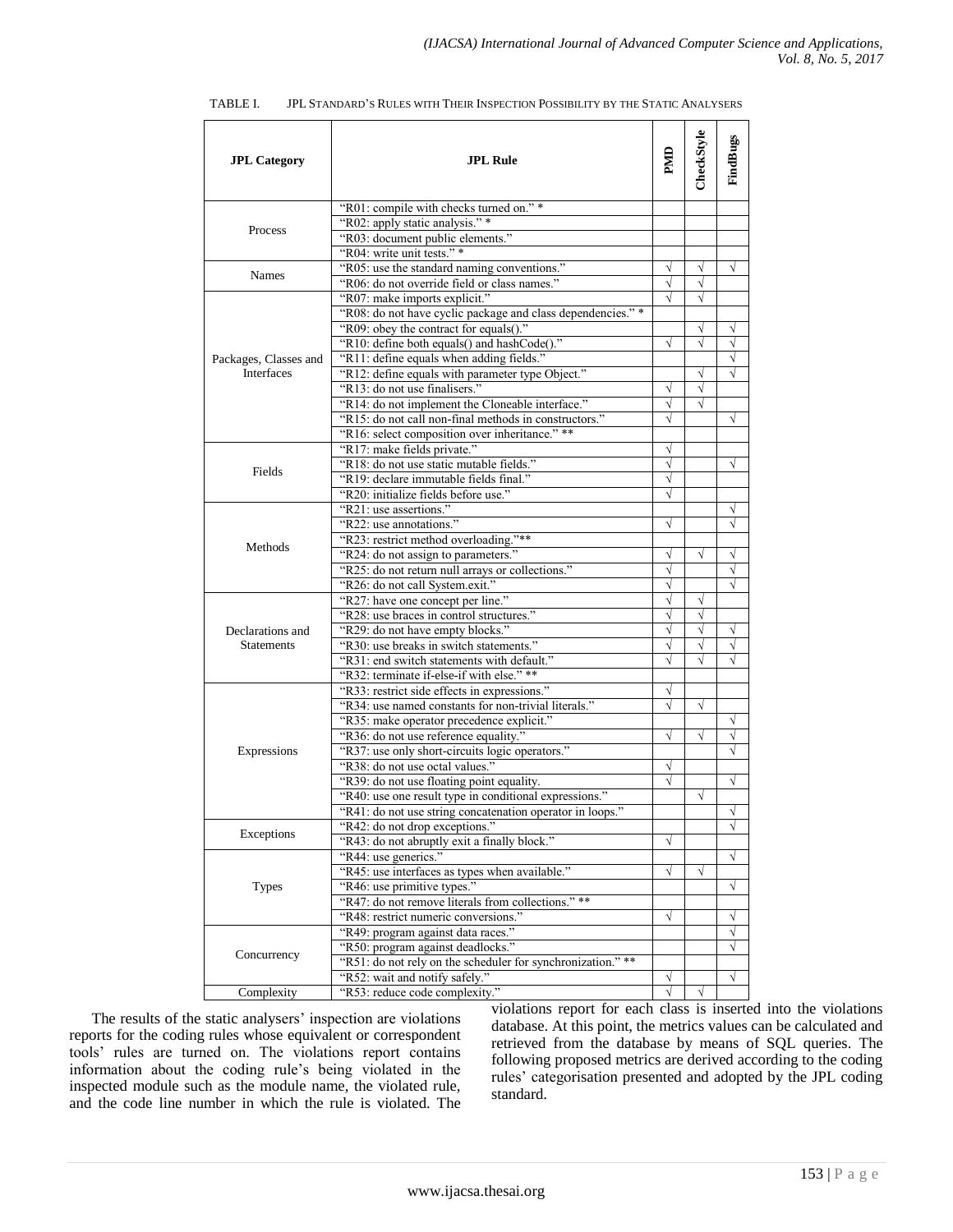*a)* M1: The percentage of standard's rules being violated per class (PSRV).

*b)* M2: The percentage of standard's rules being violated normalised by the class code size (PSRVD).

*c)* M3: The percentage of category's rules being violated in a class.

- M3.1: The percentage of names category's rules being violated in a class (PNCRV).
- M3.2: The percentage of packages, classes and interfaces category's rules being violated in a class (PPCICRV).
- M3.3: The percentage of fields category's rules being violated in a class (PFCRV).
- M3.4: The percentage of methods category's rules being violated in a class (PMCRV).
- M3.5: The percentage of declarations and statements category's rules being violated in a class (PDSCRV).
- M3.6: The percentage of expressions category's rules being violated in a class (PExpCRV).
- M3.7: The percentage of exceptions category's rules being violated in a class (PExcCRV).
- M3.8: The percentage of types category's rules being violated in a class (PTCRV).
- M3.9: The percentage of concurrency category's rules being violated in a class (PConCRV).
- M3.10: The percentage of complexity category's rules being violated in a class (PComCRV).

*d)* M4: The percentage of category's rules being violated in a class, normalised by the class code size.

- M4.1: The percentage of names category's rules being violated in a class normalised by the class code size (PNCRVD).
- M4.2: The percentage of packages, classes and interfaces category's rules being violated in a class normalised by the class code size (PPCICRVD).
- M4.3: The percentage of fields category's rules being violated in a class normalised by the class code size (PFCRVD).
- M4.4: The percentage of methods category's rules being violated in a class normalised by the class code size (PMCRVD).
- M4.5: The percentage of declarations and statements category's rules being violated in a class normalised by the class code size (PDSCRVD).
- M4.6: The percentage of expressions category's rules being violated in a class normalised by the class code size (PExpCRVD).
- M4.7: The percentage of exceptions category's rules being violated in a class normalised by the class code size (PExcCRVD).
- M4.8: The percentage of types category's rules being violated in a class normalised by the class code size (PTCRVD).
- M4.9: The percentage of concurrency category's rules being violated in a class normalised by the class code size (PConCRVD).
- M4.10: The percentage of complexity category's rules being violated in a class normalised by the class code size (PComCRVD).

*e)* M5: The percentage of standard's categories being violated in a class (PSCV).

*f)* M6: The percentage of standard's categories being violated in a class normalised by the class code size (PSCVD).

### V. EXPLORATORY STUDY

This section describes the conducted exploratory study and reports its findings.

#### *A. Evaluated Systems*

The coding standards violations-based metrics were collected from six open source software systems: (1) Ant-1.7.0, (2) Apache-Camel-1.6.0, (3) Poi-3.0, (4) Synapse-1.2, (5) Velocity-1.6.1, and (6) Xalan-2.6.0. All systems are long-lived, of reasonable size in terms of the number of classes, and from different application domains. Working on long-lived systems prevents results from being biased by the potential data fluctuations experienced during short period of time [11]. Additionally, selecting a bigger set of systems from different domains makes the obtained findings more generalisable. Furthermore, investigating reasonable-size systems in terms of the number of classes increases the number of data points which is considered a good feature for statistical analysis [12]. Some descriptive statistics about the evaluated systems are reported in Table 2. As shown in the table, each system has different code size, different numbers of classes and faults, and percentages of faulty classes.

TABLE II. DESCRIPTIVE STATISTICS OF THE EVALUATED SYSTEMS

| <b>System</b><br><b>Name</b> | <b>System</b><br><b>Code Size</b><br>(LOC) | Fault<br>Count | Number of<br><b>Classes</b> | <b>Number</b><br>(Percentage) of<br><b>Faulty Classes</b> |
|------------------------------|--------------------------------------------|----------------|-----------------------------|-----------------------------------------------------------|
| Synapse-<br>1.2              | 19554                                      | 145            | 256                         | 86 (33.98%)                                               |
| Velocity-<br>1.6.1           | 25241                                      | 190            | 229                         | 78 (34.06%)                                               |
| Poi-<br>3.0                  | 51402                                      | 500            | 439                         | 281 (63.43%)                                              |
| Xalan-<br>2.6.0              | 151485                                     | 625            | 885                         | 411 (46.44%)                                              |
| Camel-<br>1.6.0              | 56444                                      | 500            | 933                         | 188 (20.15%)                                              |
| Ant-<br>1.7.0                | 87741                                      | 338            | 745                         | 166 (22.28%)                                              |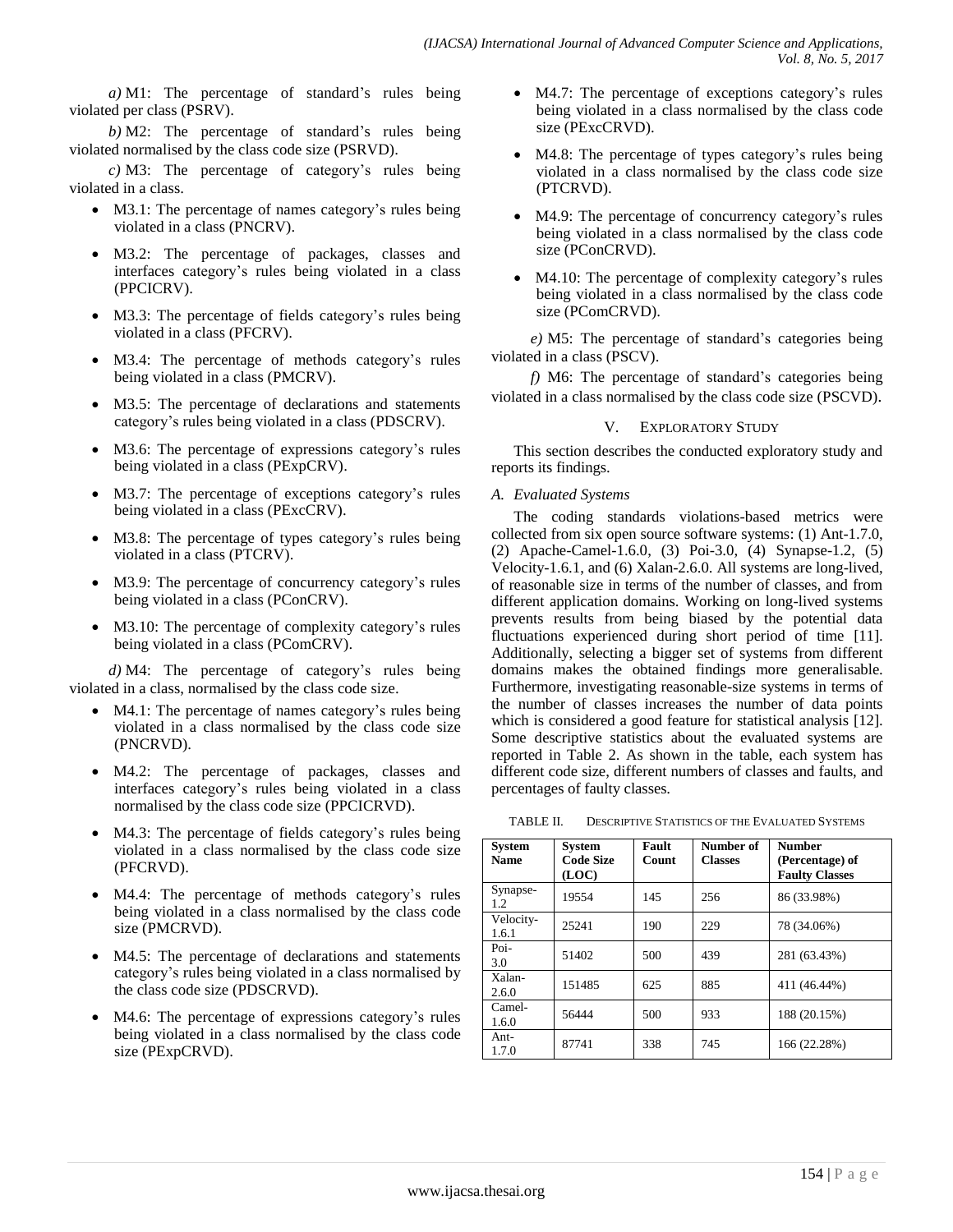## *B. Data Collection*

To calculate the coding standards violations-based metrics, three static analysis tools called (1) FindBugs 2.0.3, (2) PMD 5.0.2, and (3) CheckStyle 5.6.1 were used. These tools are popular and widely used for inspecting Java source code. They are powerful, yet intuitive and easy to use. These tools can be used in three different ways: (1) as a command line, (2) an Eclipse plugin or (3) an Ant target element with almost any operating system platform. FindBugs and PMD provide an extra feature in which users can export the violations reports into an XML or Excel files for further processing. However, to the best of our knowledge, CheckStyle lacks such feature which in turn imposes manual processing for its generated reports.

Furthermore, all of these three tools provide some sort of severity for their rules or checks. Unfortunately, some conflicts are found between the prioritisation of equivalent rules of these tools. These conflictions in severity of tools' rules was the reason behind discarding rules' severity to be one of this research objectives in which the JPL standard's rules will be prioritised from the point of view of fault density. These tools also enable users to configure their inspection according to the adopted coding standard, bugs patterns or bad practices they looking for.

Since the underlying coding standard of this study was JPL coding standard for Java programming language, the experiments' settings enabled totally 176 rules from different categories of rules for each tool. From the totally enabled rules, the tools' portions was 55, 73, 48 rules for FindBugs, PMD and CheckStyle, respectively. Another important point that deserves to be mentioned here is, although each tool has its own categorisation for its rules, this research ignored these categorisations and adopted the categorisation provided by the JPL coding standard.

For the coding standards violations-based metrics to be collected, the analysis and report were focused on the tools being used from the Eclipse plugin. The plugin for each tool comes with its own perspective. Since both CheckStyle and PMD works only on source code (not byte code), the Java open source projects were imported into the eclipse to be analysed by CheckStyle and PMD. The generated violations reports by both tools were then inserted into the coding rules violations database using the developed tool for further analysis. Regarding FindBugs, instead of importing the source code from of the systems under study, the executable forms (.Jar) of the systems were imported into the Eclipse to be analysed by FindBugs because it works only on the Byte code (not source code). The generated violations report was then inserted into the coding rules violations database for the purpose of doing further analysis. Having all generated coding standard violations data in the database, the coding standards violationsbased metrics can be retrieved as SQL queries for each class of each open source project. At this point, the coding standards violations-based metrics data were then plugged into MS Excel sheets for further analysis.

The faults data for each class of the systems under study was collected from the PROMISE software engineering repository [13]. Additionally, the class code size data extracted by the understand tool was used to calculate the faults density in each class of the target set of systems. The density data for each class was then combined with the coding standard violations-based metrics data and plugged into CSV file format. Each class in the CSV file represents a data point or observation.

## *C. Results and Analysis*

The obtained results from this conducted exploratory study are reported and analysed next.

## *1) Principal Component Analysis*

Principal component analysis (PCA) refers to the process by which principal components (PCs) are computed for the subsequent use of these components in understanding the data [14]. In other words, PCA is a standard technique to derive a small number of linear combinations (principal components) of a set of variables that retain as much of the information in the original variables as possible. If a group of variables in a data set are strongly correlated, these variables are likely to measure the same underlying dimension. The sum of the squares of the coefficients of the standardised variables in one linear combination is equal to one. In order to identify these variables, and interpret the PCs, the rotated components are considered. As the dimensions are independent, orthogonal rotation is used. There are various strategies to perform such rotation. This research used the Varimax rotation, which is the most frequently used strategy in literature [15].

The PCA results are presented in Table 3, which indicate that the dimensions captured by the coding standard violationsbased metrics can be classified into the below mentioned dimensions: standard's rules and categories, naming rules, classes and interfaces rules, fields rules, methods rules, types rules, declarations and statements rules, expressions rules, exceptions rules, concurrency rules, and complexity rules. These dimensions reflect the standard rules' categories which the metrics are derived from.

The results in Table 3 show some overlapping among these dimensions. For example, some metrics were expected to fall into a certain dimension; however, they fall into other dimensions. The general observation is that metrics which were found to be significant are falling in the first two components in almost all case studies which in turn reflect the importance of these metrics. For instance, the metrics PSRV and PSCV in all case studies fall into the first or the second component. Additionally, it is clear from Table 3, that except for the first two components, each component corresponds to one dimension. For example, in Camel case study system, the PC3, PC4, PC5, PC6, PC7 and PC8 correspond to expression rules dimension, exceptions rules dimension, fields rules dimension, methods rules dimension, declarations and statements rules dimension, packages and classes rules dimension, types rules dimension, and complexity rules dimension, respectively.

## *2) Bivariate Correlation Analysis*

To explore the relationship between each metric in the coding standard violations-based suite and the fault density, Spearman correlation analysis technique was performed. First, the Spearman correlation coefficient was calculated between each metric and the variable capturing the density of faults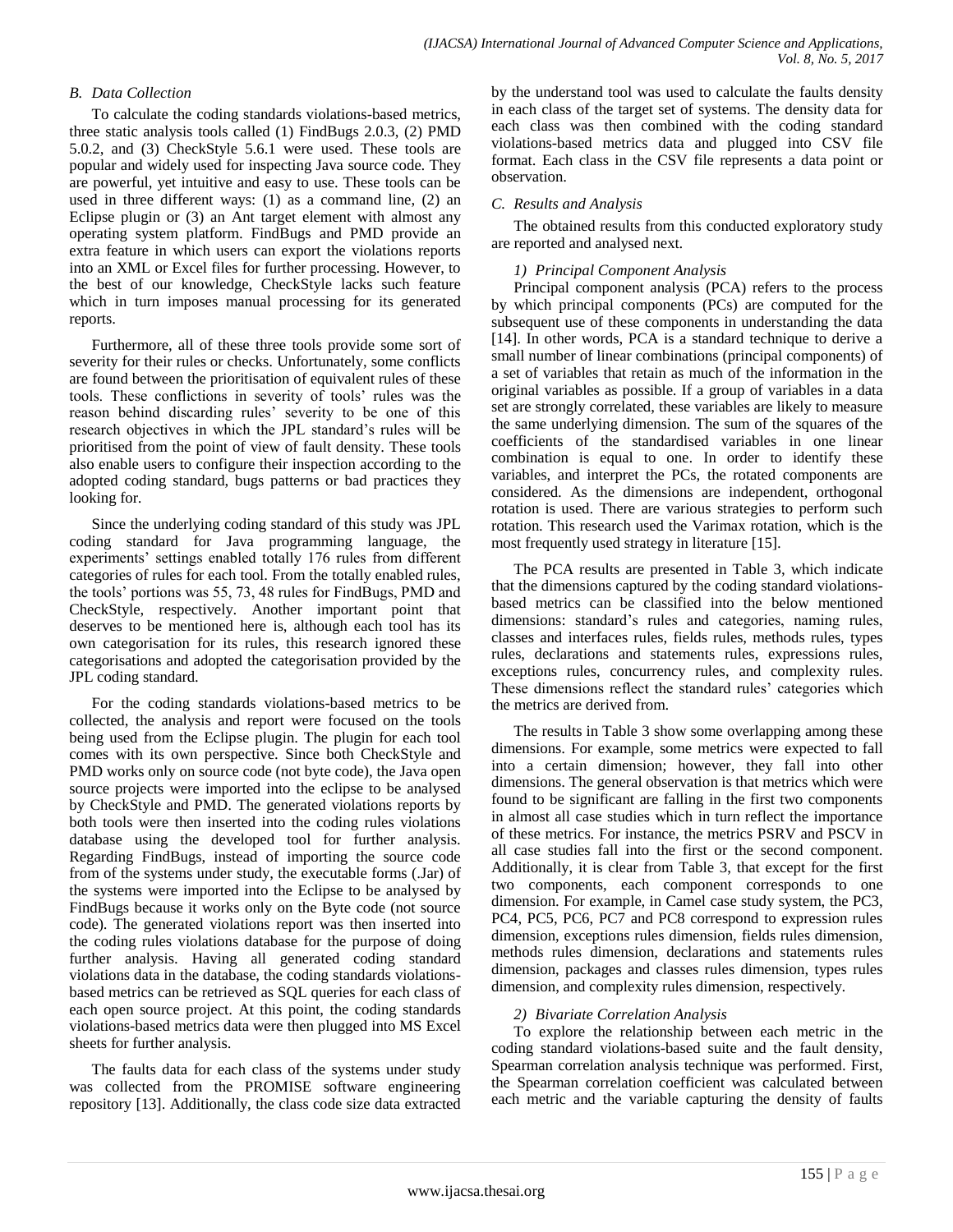which defined as the number of faults in a class divided by the class code size in terms of KLOC (excluding comments and blank lines). For each system from the target set of systems under study, the correlation values were obtained from the data of all system's classes.

| TABLE III. | PCA OF CODING STANDARD'S VIOLATIONS-BASED METRICS |
|------------|---------------------------------------------------|
|------------|---------------------------------------------------|

| <b>System</b>   | PC1            | PC2             | PC <sub>3</sub> | PC4             | PC5             | PC6             | PC7             | PC8             | PC <sub>9</sub> | <b>PC10</b>     | <b>PC11</b>   |
|-----------------|----------------|-----------------|-----------------|-----------------|-----------------|-----------------|-----------------|-----------------|-----------------|-----------------|---------------|
|                 | <b>PSRV</b>    | <b>PSRVD</b>    | PConCRV         | <b>PPCICRV</b>  | <b>PMCRV</b>    | PExcCRV         | <b>PTCRV</b>    | <b>PDSCRV</b>   | <b>PComCRV</b>  | PExpCRVD        | <b>PFCRVD</b> |
|                 | <b>PNCRV</b>   | <b>PNCRVD</b>   | PConCRVD        | <b>PPCICRVD</b> | <b>PMCRVD</b>   | PExcCRVD        | <b>PTCRVD</b>   | <b>PDSCRVD</b>  | <b>PComCRVD</b> |                 |               |
| Ant             | <b>PFCRV</b>   | <b>PSCVD</b>    |                 |                 |                 |                 |                 |                 |                 |                 |               |
|                 | PExpCRV        |                 |                 |                 |                 |                 |                 |                 |                 |                 |               |
|                 | <b>PSCV</b>    |                 |                 |                 |                 |                 |                 |                 |                 |                 |               |
|                 | <b>PSRV</b>    | <b>PSRVD</b>    | <b>PTCRV</b>    | <b>PMCRV</b>    | PExcCRV         | <b>PPCICRV</b>  | PExpCRV         | <b>PDSCRV</b>   |                 |                 |               |
|                 | <b>PNCRV</b>   | <b>PNCRVD</b>   | <b>PTCRVD</b>   | <b>PMCRVD</b>   | <b>PExcCRVD</b> | <b>PPCICRVD</b> | PExpCRVD        | <b>PDSCRVD</b>  |                 |                 |               |
| <b>Velocity</b> | <b>PFCRV</b>   | <b>PFCRVD</b>   |                 |                 |                 |                 |                 |                 |                 |                 |               |
|                 | PComCRV        | <b>PComCRVD</b> |                 |                 |                 |                 |                 |                 |                 |                 |               |
|                 | <b>PSCV</b>    | <b>PSCVD</b>    |                 |                 |                 |                 |                 |                 |                 |                 |               |
|                 | <b>PSRVD</b>   | <b>PSRV</b>     | <b>PFCRVD</b>   | PExcCRV         | <b>PMCRV</b>    | <b>PDSCRV</b>   | PExpCRV         | <b>PPCICRV</b>  | PComCRV         |                 |               |
|                 | <b>PNCRVD</b>  | <b>PNCRV</b>    | <b>PTCRV</b>    | <b>PExcCRVD</b> | <b>PMCRVD</b>   | <b>PDSCRVD</b>  | PExpCRVD        | <b>PPCICRVD</b> | <b>PComCRVD</b> |                 |               |
| <b>Synapse</b>  | <b>PSCVD</b>   | <b>PFCRV</b>    | <b>PTCRVD</b>   |                 |                 |                 |                 |                 |                 |                 |               |
|                 |                | <b>PSCV</b>     |                 |                 |                 |                 |                 |                 |                 |                 |               |
|                 | <b>PSRVD</b>   | <b>PSRV</b>     | <b>PDSCRV</b>   | <b>PPCICRV</b>  | <b>PMCRV</b>    | PExcCRV         | PExpCRV         | <b>PComCRV</b>  | <b>PTCRV</b>    |                 |               |
|                 | <b>PNCRVD</b>  | <b>PNCRV</b>    | <b>PDSCRVD</b>  | <b>PPCICRVD</b> | <b>PMCRVD</b>   | PExcCRVD        | PExpCRVD        | <b>PComCRVD</b> | <b>PTCRVD</b>   |                 |               |
| Poi             | <b>PSCVD</b>   | <b>PFCRV</b>    |                 |                 |                 |                 |                 |                 |                 |                 |               |
|                 |                | <b>PFCRVD</b>   |                 |                 |                 |                 |                 |                 |                 |                 |               |
|                 |                | <b>PSCV</b>     |                 |                 |                 |                 |                 |                 |                 |                 |               |
|                 | <b>PSRV</b>    | <b>PSRVD</b>    | PExcCRV         | <b>PConCRV</b>  | <b>PPCICRV</b>  | <b>PTCRV</b>    | <b>PDSCRVD</b>  | <b>PFCRV</b>    | <b>PMCRVD</b>   | <b>PNCRV</b>    |               |
|                 | <b>PMCRV</b>   | PExpCRVD        | PExcCRVD        | <b>PConCRVD</b> | <b>PPCICRVD</b> | <b>PTCRVD</b>   | <b>PComCRVD</b> | <b>PFCRVD</b>   |                 | <b>PNCRVD</b>   |               |
| Xalan           | <b>PDSCRV</b>  | <b>PSCVD</b>    |                 |                 |                 |                 |                 |                 |                 |                 |               |
|                 | PExpCRV        |                 |                 |                 |                 |                 |                 |                 |                 |                 |               |
|                 | <b>PComCRV</b> |                 |                 |                 |                 |                 |                 |                 |                 |                 |               |
|                 | <b>PSCV</b>    |                 |                 |                 |                 |                 |                 |                 |                 |                 |               |
|                 | <b>PSRVD</b>   | <b>PSRV</b>     | PExpCRV         | PExcCRV         | <b>PFCRV</b>    | <b>PMCRV</b>    | <b>PDSCRV</b>   | <b>PPCICRV</b>  | <b>PTCRV</b>    | PComCRV         |               |
| Camel           | <b>PNCRVD</b>  | <b>PNCRV</b>    | PExpCRVD        | PExcCRVD        | <b>PFCRVD</b>   | <b>PMCRVD</b>   | <b>PDSCRVD</b>  | <b>PPCICRVD</b> | <b>PTCRVD</b>   | <b>PComCRVD</b> |               |
|                 | <b>PSCVD</b>   | <b>PSCV</b>     |                 |                 |                 |                 |                 |                 |                 |                 |               |

The results of correlation coefficients and p-values using Spearman's technique are presented in Table 4. For each metric, the significance of correlation was tested at 0.05 level of significance. The values that are rendered in boldface highlights significant correlation coefficients at 0.05 level as shown in Table 4. It is clear to observe that PSRV, PNCRV, PExpCRV and PSCV were found to be significantly correlated with the fault density of classes across all the systems under study. Regarding the rest of metrics, the correlation analysis results show that PSCVD was found to be significantly correlated with fault density in all systems except Camel system. In addition, the correlation analysis results also show that PFCRV, PComCRV, PPCICRVD, PDSCRV, PDSCRVD, PNCRVD, PFCRVD, PPCICRV, PExcCRV, PExcCRVD, PTCRV, PTCRVD and PComCRVD were found to be significantly correlated with fault density in two, three or four systems from the target set of systems under study. Furthermore, the correlation analysis results show that PMCRV and PMCRVD were found to be significantly correlated with fault density only in Ant system. Figure 1 ranks the metrics based on the number of systems in which they are significantly correlated with fault density.

The differences in the significance of correlation across the systems under study can be explained as: The class code size in terms of lines of code (LOC without comments and blank lines) is a dominant factor which has a great impact on the number of introduced violations for coding standard's rules in addition to the diversity of such introduced violations. So the differences in size across system's classes might have an impact on the values of coding standard violations-based metrics which in turn, affect the correlation significance between the metrics under study and the fault density of classes.



Fig. 1. Metrics are ranked based on the number of systems in which they are significantly correlated with fault density.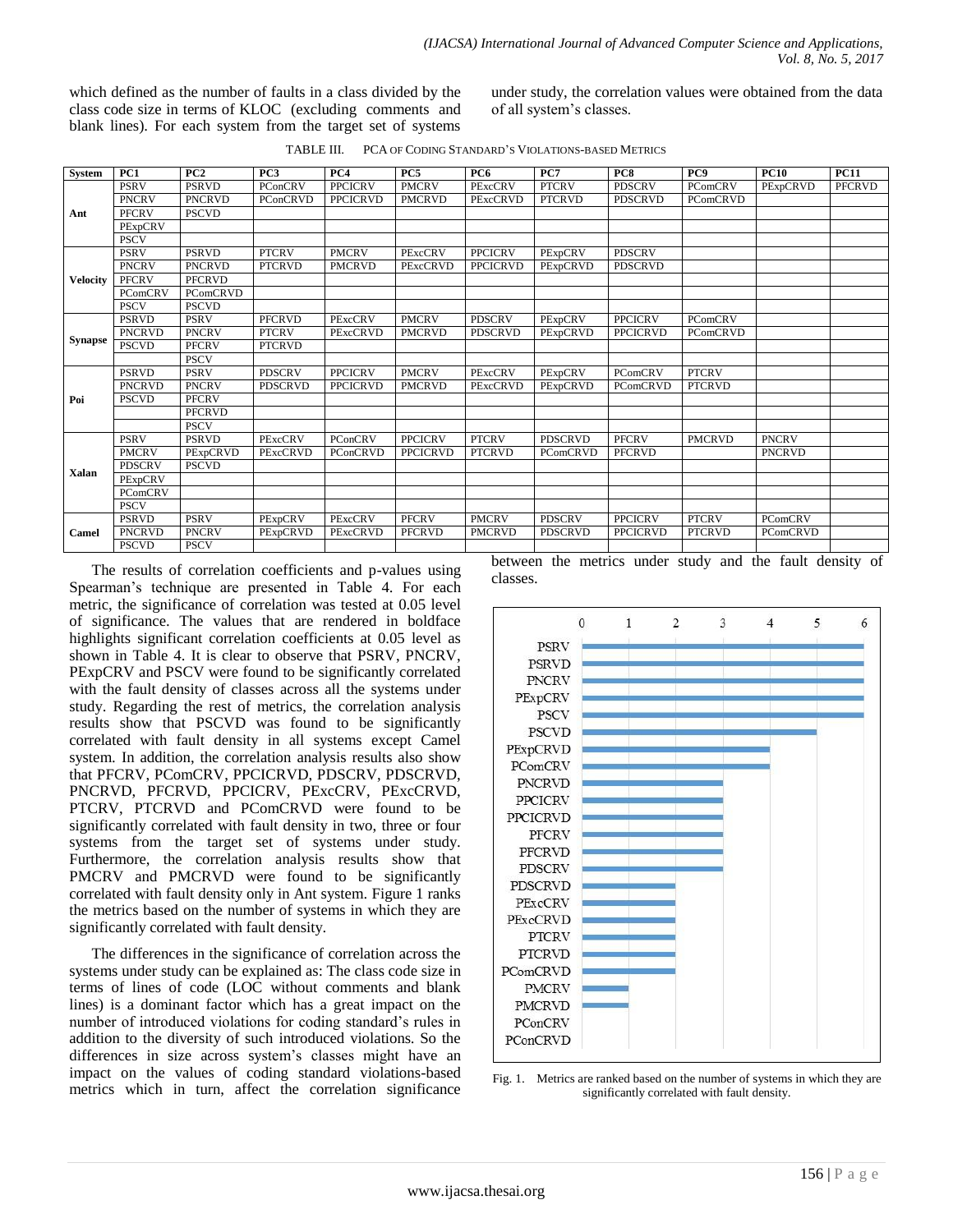|                 |                | <b>Synapse</b> |                | <b>Velocity</b> |                | Poi     |                | <b>Xalan</b> | Camel          |         |                | Ant     |
|-----------------|----------------|----------------|----------------|-----------------|----------------|---------|----------------|--------------|----------------|---------|----------------|---------|
| Metric          | Corr.<br>Coef. | p-value        | Corr.<br>Coef. | p-value         | Corr.<br>Coef. | p-value | Corr.<br>Coef. | p-value      | Corr.<br>Coef. | p-value | Corr.<br>Coef. | p-value |
| <b>PSRV</b>     | 0.3355         | 0.0000         | 0.2024         | 0.0021          | 0.2371         | 0.0000  | 0.1275         | 0.0002       | 0.1620         | 0.0000  | 0.3976         | 0.0000  |
| <b>PSRVD</b>    | $-0.1974$      | 0.0015         | -0.1563        | 0.0180          | 0.1406         | 0.0032  | $-0.1055$      | 0.0018       | 0.0385         | 0.2402  | $-0.2126$      | 0.0000  |
| <b>PNCRV</b>    | 0.1777         | 0.0044         | 0.1903         | 0.0038          | 0.1514         | 0.0015  | 0.1553         | 0.0000       | 0.1095         | 0.0008  | 0.3124         | 0.0000  |
| <b>PNCRVD</b>   | $-0.1551$      | 0.0130         | 0.0195         | 0.7693          | 0.0842         | 0.0779  | 0.0088         | 0.7958       | 0.0806         | 0.0137  | $-0.1407$      | 0.0001  |
| <b>PPCICRV</b>  | 0.1563         | 0.0123         | 0.0341         | 0.6074          | 0.0660         | 0.1675  | 0.1022         | 0.0025       | 0.0354         | 0.2804  | 0.2141         | 0.0000  |
| <b>PPCICRVD</b> | 0.1419         | 0.0232         | 0.0312         | 0.6384          | 0.0238         | 0.6196  | 0.0945         | 0.0051       | 0.0346         | 0.2912  | 0.1968         | 0.0000  |
| <b>PFCRV</b>    | 0.2988         | 0.0000         | 0.1062         | 0.1089          | 0.0412         | 0.3895  | 0.0298         | 0.3790       | 0.1268         | 0.0001  | 0.3075         | 0.0000  |
| <b>PFCRVD</b>   | 0.2486         | 0.0001         | 0.0649         | 0.3281          | 0.0616         | 0.1973  | $-0.0060$      | 0.8593       | 0.1152         | 0.0004  | 0.0930         | 0.0113  |
| <b>PMCRV</b>    | 0.0869         | 0.1656         | 0.0510         | 0.4423          | $-0.0125$      | 0.7932  | 0.0395         | 0.2427       | 0.0551         | 0.0924  | 0.2647         | 0.0000  |
| <b>PMCRVD</b>   | 0.0874         | 0.1631         | 0.0499         | 0.4519          | $-0.0129$      | 0.7870  | 0.0365         | 0.2806       | 0.0548         | 0.0943  | 0.2533         | 0.0000  |
| <b>PDSCRV</b>   | 0.1047         | 0.0945         | $-0.0386$      | 0.5615          | 0.2773         | 0.0000  | 0.1060         | 0.0017       | 0.0304         | 0.3539  | 0.1899         | 0.0000  |
| <b>PDSCRVD</b>  | 0.1013         | 0.1059         | $-0.0543$      | 0.4134          | 0.2975         | 0.0000  | 0.0433         | 0.2007       | 0.0226         | 0.4899  | 0.1215         | 0.0009  |
| <b>PExpCRV</b>  | 0.2138         | 0.0006         | 0.1321         | 0.0458          | 0.2565         | 0.0000  | 0.0722         | 0.0328       | 0.1319         | 0.0001  | 0.3398         | 0.0000  |
| <b>PExpCRVD</b> | 0.1776         | 0.0044         | 0.1062         | 0.1089          | 0.2929         | 0.0000  | 0.0487         | 0.1499       | 0.1203         | 0.0002  | 0.1741         | 0.0000  |
| <b>PExcCRV</b>  | 0.0391         | 0.5331         | 0.1248         | 0.0592          | 0.0286         | 0.5507  | $-0.0647$      | 0.0557       | 0.0760         | 0.0202  | 0.1435         | 0.0001  |
| <b>PExcCRVD</b> | 0.0396         | 0.5279         | 0.1250         | 0.0590          | 0.0287         | 0.5489  | $-0.0637$      | 0.0596       | 0.0760         | 0.0202  | 0.1425         | 0.0001  |
| <b>PTCRV</b>    | 0.1785         | 0.0042         | 0.0872         | 0.1887          | 0.0260         | 0.5870  | 0.0475         | 0.1608       | 0.0015         | 0.9639  | 0.2285         | 0.0000  |
| <b>PTCRVD</b>   | 0.1794         | 0.0040         | 0.0883         | 0.1830          | 0.0239         | 0.6181  | 0.0327         | 0.3337       | 0.0015         | 0.9624  | 0.1836         | 0.0000  |
| <b>PConCRV</b>  |                |                |                |                 |                |         | 0.0340         | 0.3151       |                |         | $-0.0195$      | 0.5953  |
| <b>PConCRVD</b> |                |                |                |                 |                |         | 0.0340         | 0.3148       |                |         | $-0.0195$      | 0.5953  |
| <b>PComCRV</b>  | 0.1434         | 0.0217         | 0.1795         | 0.0065          | $-0.0702$      | 0.1417  | 0.0228         | 0.5012       | 0.1025         | 0.0017  | 0.2570         | 0.0000  |
| <b>PComCRVD</b> | $-0.0605$      | 0.3346         | 0.1238         | 0.0615          | $-0.0818$      | 0.0869  | $-0.0852$      | 0.0117       | 0.0684         | 0.0367  | $-0.0233$      | 0.5263  |
| <b>PSCV</b>     | 0.3221         | 0.0000         | 0.2081         | 0.0015          | 0.2579         | 0.0000  | 0.1339         | 0.0001       | 0.1677         | 0.0000  | 0.3822         | 0.0000  |
| <b>PSCVD</b>    | $-0.2185$      | 0.0004         | $-0.1403$      | 0.0338          | 0.1277         | 0.0074  | $-0.0945$      | 0.0052       | 0.0261         | 0.4260  | $-0.2396$      | 0.0000  |

TABLE IV. SPEARMAN CORRELATION RESULTS

TABLE V. UNIVARIATE PREDICTION ACCURACY RESULTS

|                 | <b>Synapse</b> |             |            | <b>Velocity</b> |            | Poi         |            | Xalan       |            | Camel       | Ant        |             |
|-----------------|----------------|-------------|------------|-----------------|------------|-------------|------------|-------------|------------|-------------|------------|-------------|
| Metric          | <b>MAE</b>     | <b>RMSE</b> | <b>MAE</b> | <b>RMSE</b>     | <b>MAE</b> | <b>RMSE</b> | <b>MAE</b> | <b>RMSE</b> | <b>MAE</b> | <b>RMSE</b> | <b>MAE</b> | <b>RMSE</b> |
| <b>PSRV</b>     | 12.401         | 23.009      | 17.340     | 29.420          | 13.344     | 23.008      | 10.655     | 19.307      | 19.309     | 43.206      | 4.462      | 9.512       |
| <b>PSRVD</b>    | 13.309         | 23.292      | 17.296     | 29.549          | 12.635     | 22.619      | 10.561     | 19.653      | 18.885     | 42.856      | 4.694      | 9.562       |
| <b>PNCRV</b>    | 12.576         | 22.974      | 17.175     | 29.571          | 13.329     | 22.995      | 10.579     | 19.560      | 19.273     | 43.192      | 4.521      | 9.510       |
| <b>PNCRVD</b>   | 12.763         | 23.063      | 17.300     | 29.558          | 13.150     | 22.886      | 10.500     | 19.357      | 19.111     | 43.227      | 4.764      | 9.596       |
| <b>PPCICRV</b>  | 12.458         | 22.958      | 17.269     | 29.423          | 13.329     | 22.850      | 10.469     | 19.513      | 19.151     | 43.190      | 4.665      | 9.540       |
| <b>PPCICRVD</b> | 12.753         | 23.427      | 17.269     | 29.423          | 13.357     | 22.979      | 10.540     | 19.587      | 19.135     | 43.191      | 4.720      | 9.542       |
| <b>PFCRV</b>    | 12.342         | 22.995      | 17.182     | 29.335          | 13.176     | 22.947      | 10.612     | 19.394      | 19.213     | 43.231      | 4.643      | 9.545       |
| <b>PFCRVD</b>   | 11.278         | 22.690      | 17.183     | 29.452          | 13.353     | 23.021      | 10.565     | 19.516      | 18.895     | 43.204      | 4.707      | 9.533       |
| <b>PMCRV</b>    | 12.584         | 22.981      | 17.080     | 29.416          | 13.171     | 22.882      | 10.533     | 19.510      | 19.188     | 43.170      | 4.612      | 9.521       |
| <b>PMCRVD</b>   | 12.604         | 23.079      | 17.270     | 29.572          | 13.179     | 22.884      | 10.571     | 19.598      | 19.166     | 43.173      | 4.729      | 9.563       |
| <b>PDSCRV</b>   | 12.576         | 22.944      | 17.066     | 29.328          | 13.240     | 23.003      | 10.613     | 19.409      | 19.209     | 43.181      | 4.664      | 9.541       |
| <b>PDSCRVD</b>  | 12.573         | 22.994      | 17.269     | 29.658          | 12.560     | 22.847      | 10.554     | 19.591      | 19.129     | 43.182      | 4.705      | 9.536       |
| <b>PExpCRV</b>  | 12.554         | 22.965      | 17.385     | 29.423          | 13.319     | 23.002      | 10.493     | 19.378      | 19.266     | 43.197      | 4.538      | 9.520       |
| <b>PExpCRVD</b> | 12.140         | 23.356      | 17.296     | 29.512          | 12.898     | 22.922      | 10.541     | 19.557      | 19.186     | 43.212      | 4.721      | 9.553       |
| <b>PExcCRV</b>  | 12.545         | 22.931      | 17.216     | 29.477          | 13.284     | 22.940      | 10.514     | 19.543      | 19.077     | 43.184      | 4.669      | 9.539       |
| <b>PExcCRVD</b> | 12.580         | 22.946      | 17.177     | 29.472          | 13.331     | 23.029      | 10.547     | 19.571      | 19.077     | 43.184      | 4.726      | 9.584       |
| <b>PTCRV</b>    | 12.483         | 23.493      | 17.212     | 29.539          | 13.247     | 22.974      | 10.554     | 19.533      | 19.145     | 43.191      | 4.658      | 9.537       |
| <b>PTCRVD</b>   | 11.758         | 21.845      | 17.255     | 29.705          | 13.228     | 22.913      | 10.544     | 19.589      | 19.172     | 43.237      | 4.713      | 9.536       |
| <b>PConCRV</b>  |                |             |            |                 |            |             | 10.548     | 19.565      |            |             | 4.716      | 9.539       |
| <b>PConCRVD</b> |                |             |            |                 |            |             | 10.564     | 19.583      |            |             | 4.716      | 9.539       |
| <b>PComCRV</b>  | 12.892         | 23.023      | 17.385     | 29.521          | 13.125     | 22.768      | 10.400     | 19.151      | 19.277     | 43.209      | 4.615      | 9.536       |
| <b>PComCRVD</b> | 12.547         | 22.957      | 17.226     | 29.610          | 13.265     | 22.967      | 10.521     | 19.519      | 18.981     | 43.226      | 4.709      | 9.551       |
| <b>PSCV</b>     | 12.308         | 23.021      | 17.308     | 29.451          | 13.406     | 22.994      | 10.586     | 19.296      | 19.277     | 43.221      | 4.494      | 9.519       |
| <b>PSCVD</b>    | 13.321         | 23.237      | 17.342     | 29.541          | 12.581     | 22.676      | 10.569     | 19.756      | 18.930     | 42.829      | 4.677      | 9.562       |

Some common results can be observed from the evaluated systems. For example, the positive correlation between PSRV, PNCRV, PExpCRV, and PSCV metrics and the class fault density suggest that the higher values for these metrics, the more the faults density of the class. Additionally, it is observed that PConCRV and PConCRVD reported null p-values and correlation coefficients in Synapse, Velocity, Poi and Camel systems because of the zero values of all observations for these two metrics. This implies that either

the classes of these systems do not violate any rules of the concurrency category or the systems nature is irrelative to parallelism and concurrency. Regarding Ant and Xalan systems, the correlation analysis shows that PconCRV and PConCRVD were found to be insignificantly correlated with fault density. By inspecting the observations of these two systems, only two observations in Xalan and one observation in Ant were found to violate the concurrency category which